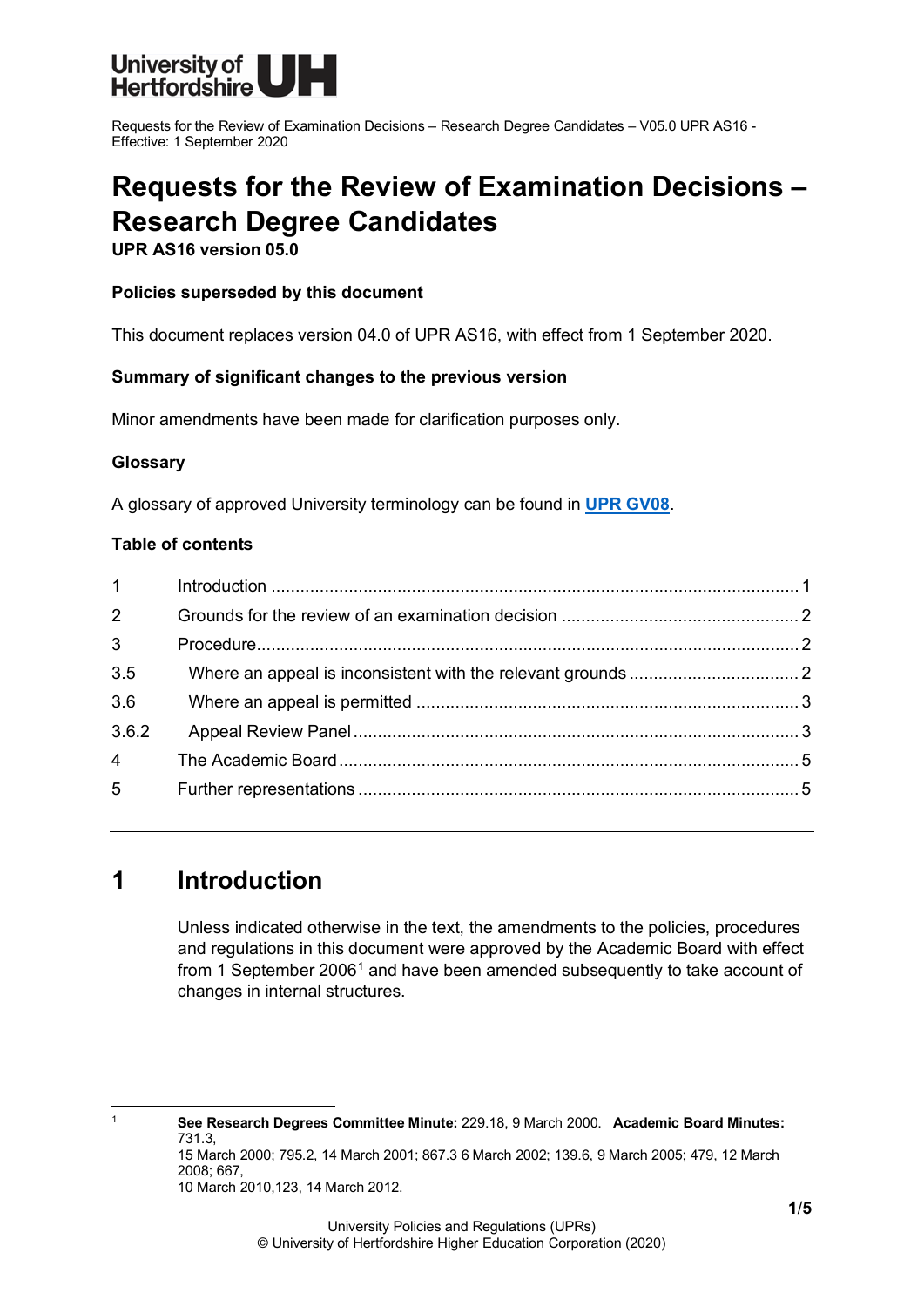## <span id="page-1-0"></span>**2 Grounds for the review of an examination decision**

- 2.1 Following the oral examination, candidates have the right to appeal against decisions taken by the Research Degrees Board of the Academic Board upon the recommendations made by the examiners.
- 2.2 The grounds upon which a candidate may appeal are set out in UPR AS10 'Research Degrees – Generic Institutional Regulations'. An appeal against a particular decision may be based on one or more of these grounds.

### (**Note:**

- **A** Inadequacy of supervision or other arrangements at any stage prior to submission, known before the candidate's oral examination, are not admissible grounds for appeal and should be dealt with by means of the complaints procedure for research degree candidates set out in UPR SA16<sup>[2](#page-1-3)</sup>.
- **B** Requests for reviews of progress assessment decisions should be dealt with by means of the procedure for research degree candidates set out in UPR AS20 $^{\rm 3.})$  $^{\rm 3.})$  $^{\rm 3.})$
- 2.3 Candidates may not challenge the academic judgement of the examiners.

### <span id="page-1-1"></span>**3 Procedure**

- 3.1 The candidate will give notice in writing to the Secretary and Registrar of their request for a review within ten (**10**) working days of the date on which they were notified of the decision of the Research Degrees Board on the outcome of the examination or re-examination.
- 3.2 The Secretary and Registrar will notify the Chair of the Research Degrees Board that notice of review and appeal has been received.
- 3.3 The candidate will submit the case to the Secretary and Registrar for review within a further three (**3**) calendar months from the date of giving notice.
- 3.4 The Secretary and Registrar, in consultation with the Chair of the Research Degrees Board, will be responsible for the general interpretation and application of University regulations.

### <span id="page-1-2"></span>**3.5 Where an appeal is inconsistent with the relevant grounds**

The Secretary and Registrar, acting in accordance with the provisions of section 3.4, reserves the right to refuse or to disallow appeals which are inconsistent with the relevant grounds for appeal (see section 2.2).

<span id="page-1-4"></span><span id="page-1-3"></span><sup>&</sup>lt;sup>2</sup> UPR SA16, 'Student and Applicant Complaints'

UPR AS20 'Request for the Review of a Progress Assessment Decision – Research Degree Candidates'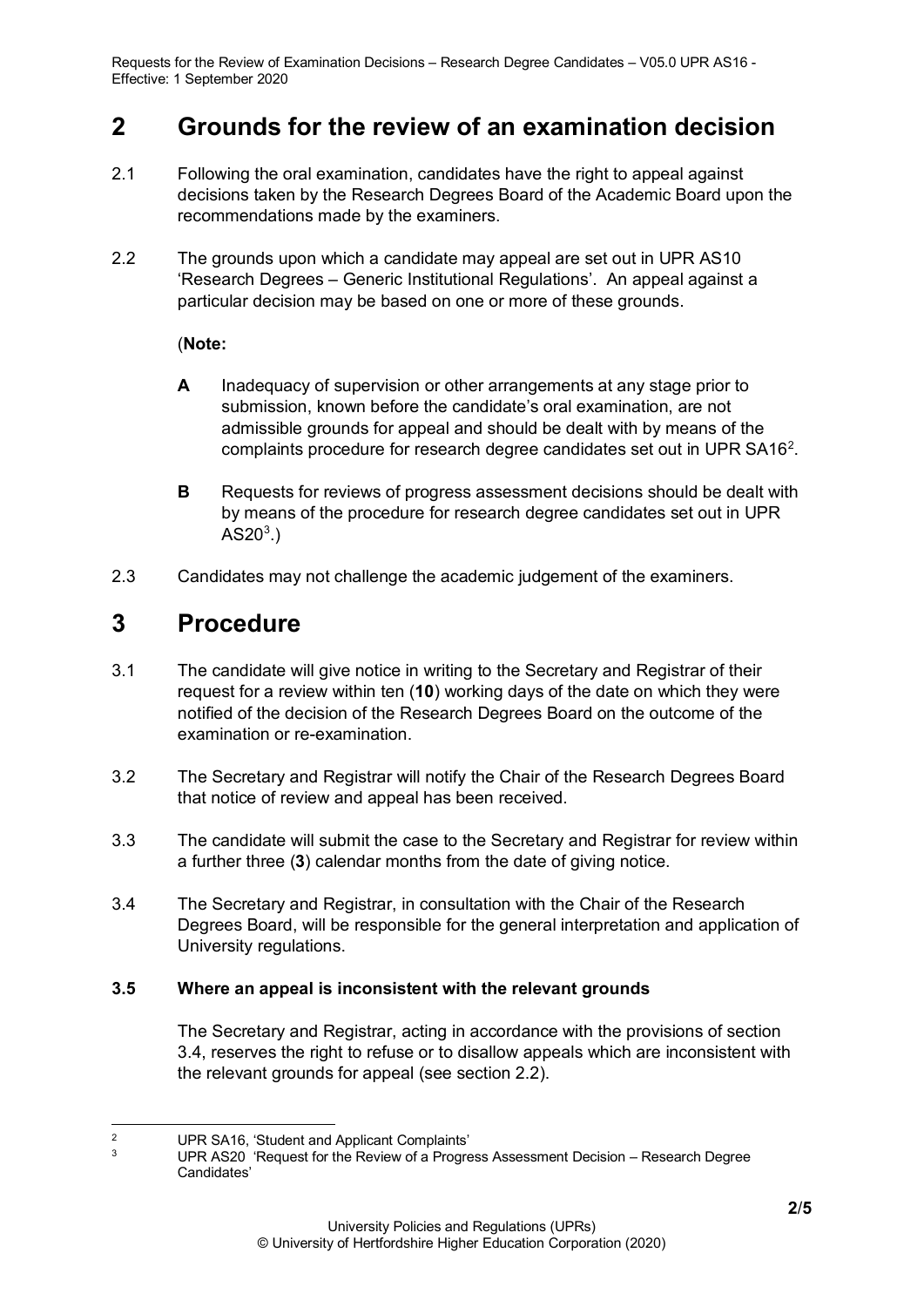### <span id="page-2-0"></span>**3.6 Where an appeal is permitted**

3.6.1 Where the Secretary and Registrar deems the appeal to fall within the permitted grounds for appeal, the procedure for considering the matter will be as follows.

### <span id="page-2-1"></span>**3.6.2 Appeal Review Panel**

- i The Vice-Chancellor, acting in their capacity as Chair of the Academic Board, will establish an Appeal Review Panel.
- ii Composition

The Appeal Review Panel will be composed as follows:

Not fewer than three (**3**) senior academics with experience of research degree awards who may or may not be members of the University's staff and who are not members of the Research Degrees Board, one (**1**) of whom will be appointed Chair by the Vice-Chancellor.

The Secretary and Registrar (or nominee) will be Secretary to the Panel.

- iii All members of the Panel will have experience of supervising and examining research degrees and will have had no previous involvement in the candidate's registration for a research degree.
- iv For the purposes of these regulations, 'previous involvement' is defined as having supervised, advised or counselled the candidate about the project or advised or counselled the supervisors about matters pertaining to the project.
- v Consideration of the candidate's registration and training programme, either as Associate Director (Doctoral College) or as a member of the Research Degrees Board, does not constitute previous involvement.
- vi The Vice-Chancellor will appoint a substitute member to the Panel where it becomes evident that an existing member has had previous involvement in the case.
- vii The proceedings of the Appeal Review Panel are confidential.
- viii The Appeal Review Panel will consider the written evidence (where relevant) which will include:
	- a the candidate's written evidence;
	- b a report prepared by the Secretary and Registrar (or nominee);
	- c the examiners' preliminary and final reports and recommendations.
- ix With limited exceptions, all written material (see section viii) considered by the Appeal Review Panel will be provided to the candidate.
- x The candidate has the right to be heard in person and to speak about their appeal.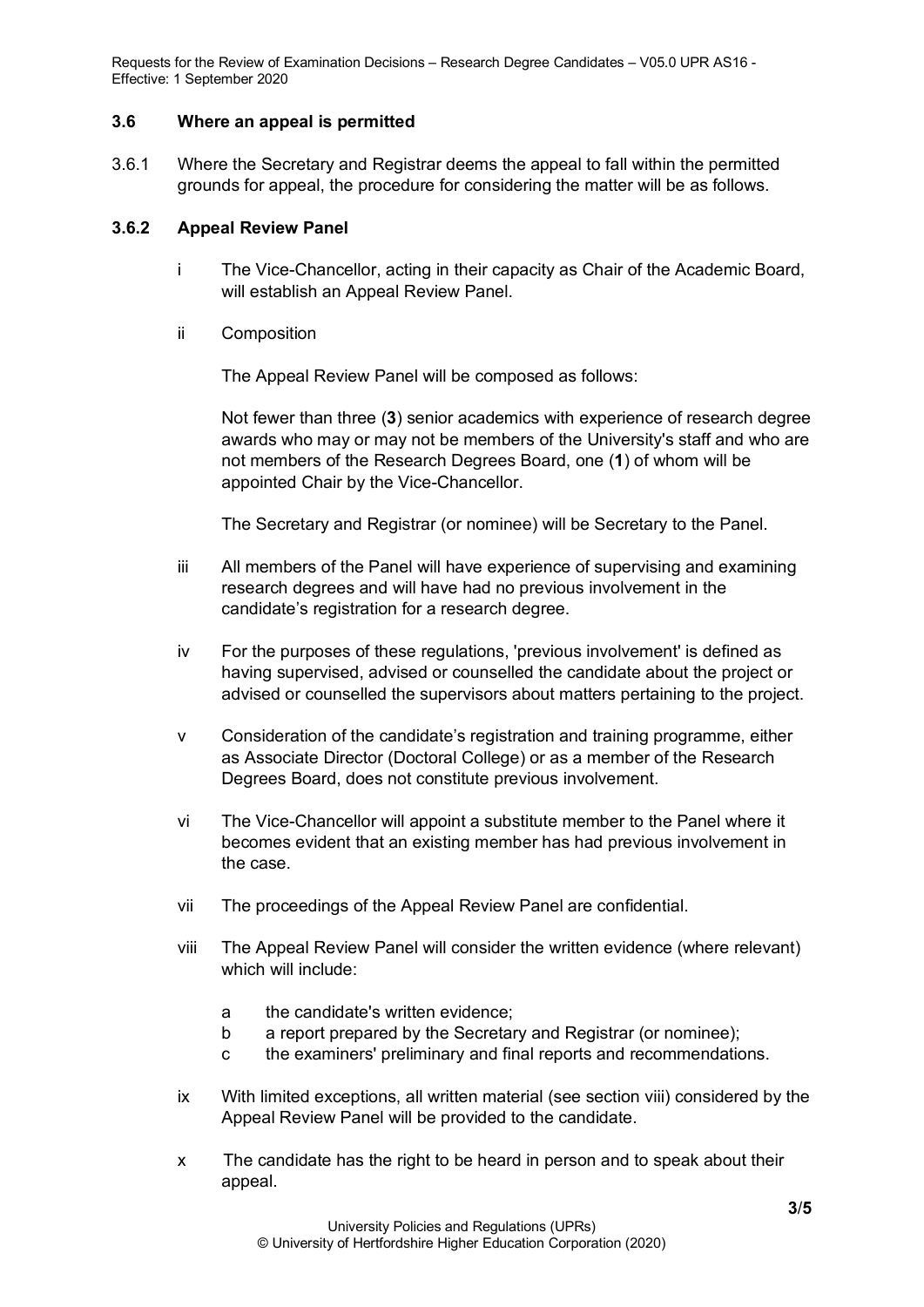- 3.7 The candidate may be accompanied at any hearing by one (**1**) other person of their choice. That person may either act as the candidate's adviser or the candidate may nominate that person to speak on their behalf.
- 3.8 Where the candidate has nominated a representative to speak on their behalf (either in the candidate's presence or in their absence) the candidate is required to submit the name and address of the representative to the Secretary and Registrar not less than seven (**7**) days before the appointed date for the hearing.
- 3.9 It should be noted that, regardless of the profession of a candidate's adviser or representative, that person attends the hearing solely as an adviser or representative (as appropriate) and not in their professional capacity.
- 3.10 If it so wishes, the Appeal Review Panel will have the power to invite the examiners and supervisors to present oral and/or written reports to it.
- 3.11 At the time of the Panel's establishment, the Secretary and Registrar (or nominee) will inform the examiners that an appeal has been made and advise them that the Panel may find it necessary to approach them. The issues to be considered by the Panel will be confined to those which fall within the scope of these regulations and procedures (UPR AS16).
- 3.12 The Appeal Review Panel will examine the case presented by the candidate and will submit a written report of its findings to the Vice-Chancellor in their capacity as the Chair of the Academic Board. The Appeal Review Panel will make one of the following recommendations in its report. That:
	- i the appeal should be rejected by the Vice-Chancellor;
	- ii in accordance with the powers delegated to it by the Academic Board, the Research Degrees Board should invite the original examiners to reconsider their decision in accordance with the relevant research degree regulations (see section 2.2,);
	- iii the Research Degrees Board should proceed as though the submission for examination has not been made, in which case the candidate will submit for examination in accordance with the requirements of the research degree regulations to which they are subject (see section 2.2).
	- iv the Research Degrees Board should proceed as though the examination has not taken place and that new examiners should be appointed, in which case new examiners will be appointed in accordance with the prevailing regulations and the candidate will then submit for examination in accordance with the requirements of the research degree regulations to which they are subject (see section 2.2).

The Appeal Review Panel has no powers to recommend that the recommendation of the examiners be set aside.